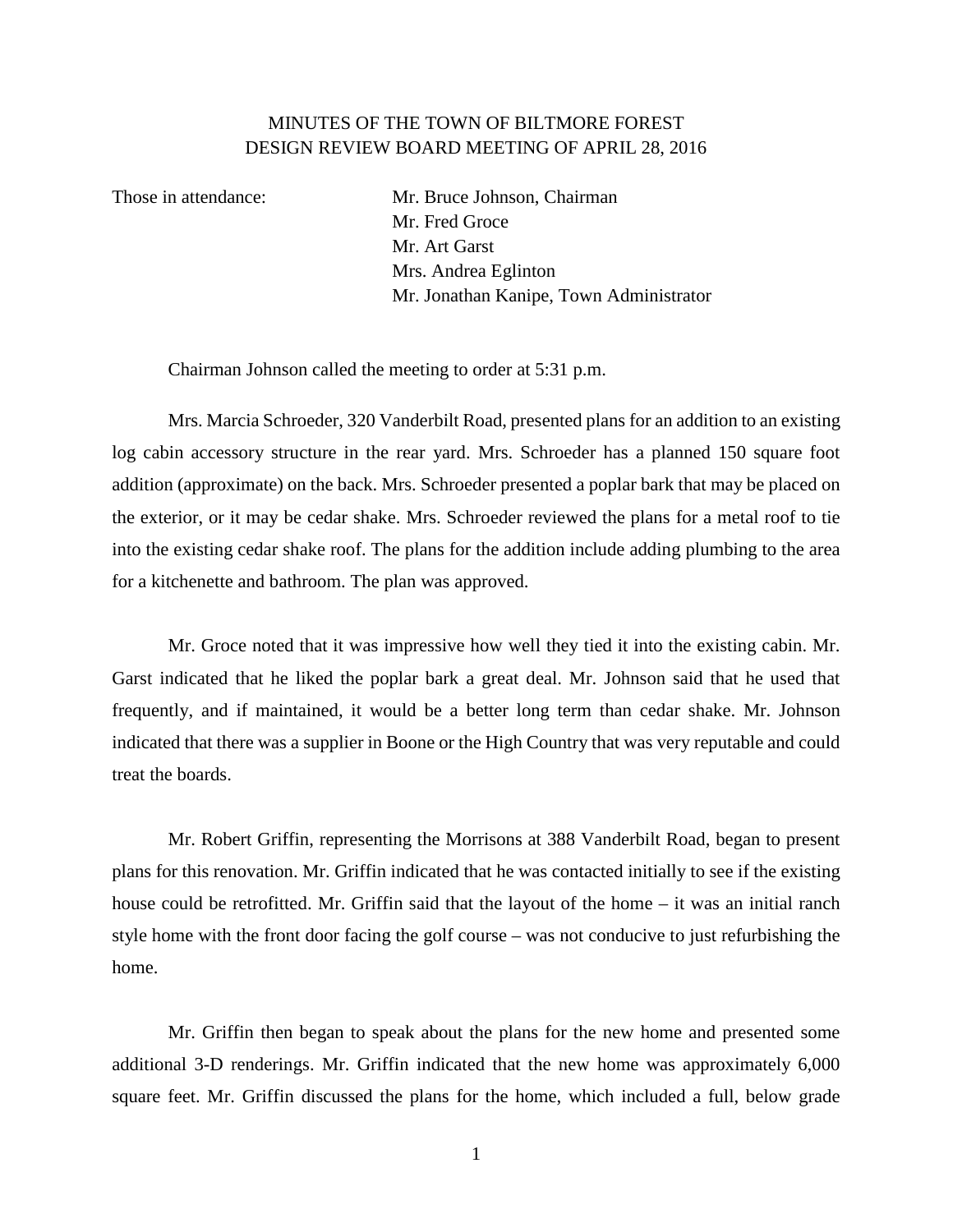basement. Mr. Griffin reviewed the plans for the exterior, including stucco siding. He noted that once it stains it will look like cast stone.

Mr. Johnson asked about the roof and Mr. Griffin indicated that it would be gray blend slate. There were no variances needed for the home, just a Conditional Use Permit for a retaining wall and entrance columns. Mr. Griffin indicated there would be substantial new vegetation planted in the front yard. Mr. Griffin indicated that the setbacks on the property were adjusted and brought in due to the height of the home.

Mr. Griffin noted that the existing cabin on the property would remain and they would use berms to make sure that it did not overtake the home when driving onto the property. Some discussion ensued on the existing log cabin.

Mr. Garst questioned how much the grade would rise from the drive and Mr. Griffin said it would be approximately 8-10 feet. The project was approved. Mr. Johnson asked when the project would be finished, and Mr. Griffin indicated that they hoped to finish construction documents in 3-4 months. The project is planned for completion by December 2017. They can't start any site work until all of the retaining walls are built. The driveway they are taking out gives them a great site layout. I don't think there will be any parking in the street.

Mr. Johnson and Mr. Kanipe discussed the plans for 327 Vanderbilt Road for Jim and Megan Dugan who were not present. They are planning an addition to the rear of their residence. They are adding a bedroom and bathroom. The Board reviewed the elevations provided by the Dugans. They will match the shingles as well. The project was approved.

Mr. Johnson began to discuss construction guidelines and proposed that the Town consider reviewing those that The Ramble subdivision utilizes. Mr. Johnson asked the Board to review the document and mark up the document. He believes these guidelines would help clarify the rules and make sure that the Town, contractor, and homeowner all know what will need to be done on the property. Mr. Johnson asked Mr. Kanipe to send these guidelines out to the Board members.